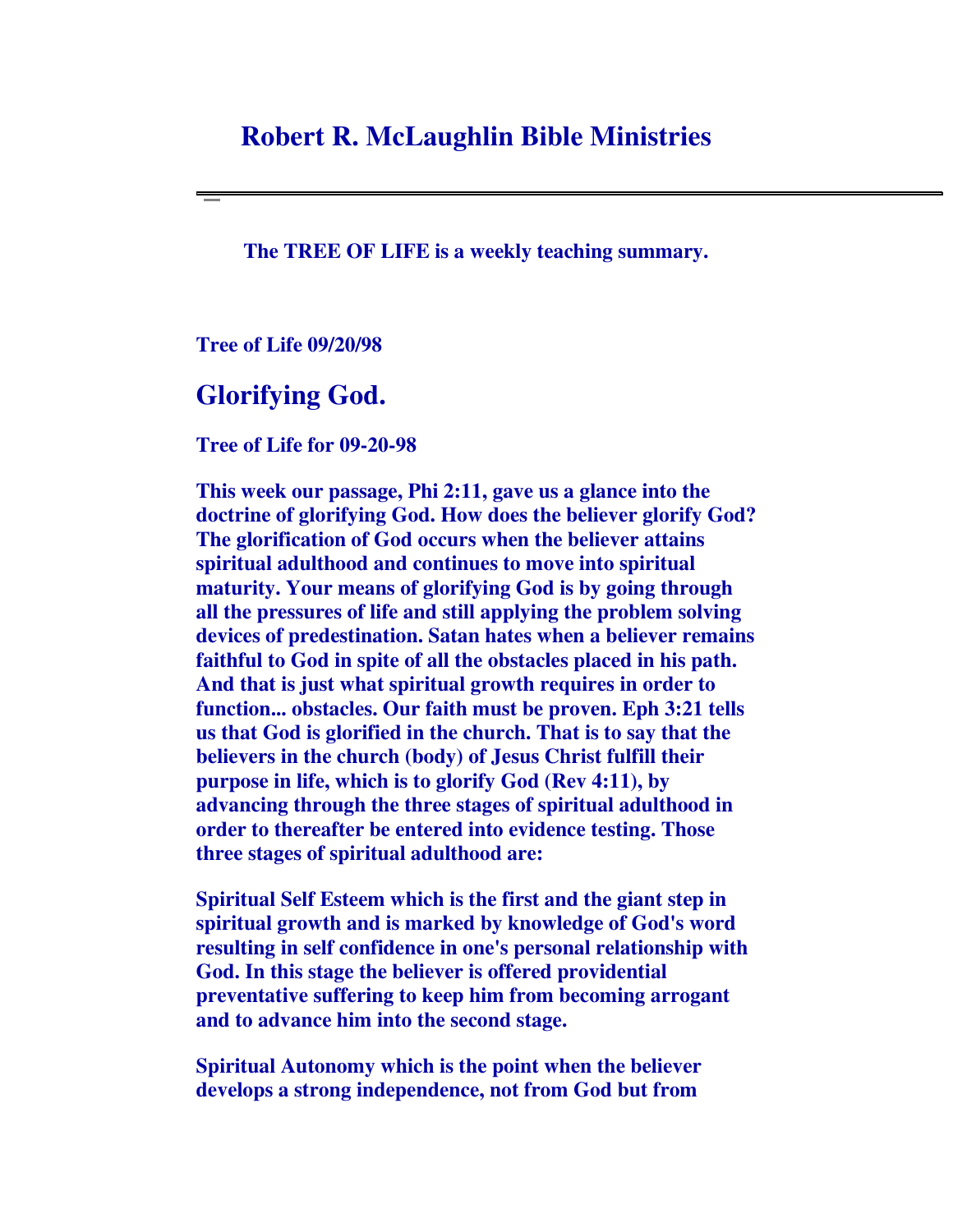**dependence on man. In this stage impersonal love is greatly strengthened and the believer is able to solve his own problems through the spiritual muscle he has developed in his own soul. This stage is marked by momentum suffering causing the positive believer to rise to the challenge and continue into the last stage of spiritual growth.**

**Spiritual Maturity, at this stage the believer has cognitive invincibility and can be manufactured into an invisible hero. Only then can God enter the believer into evidence testing to glorify God as His witness in the angelic conflict.**

**Throughout all these stages, throughout all the years of growth, all the challenges and undeserved suffering one thing remains absolutely constant... the power of God the Holy Spirit is the key! All that is worked out to the glory of God is done so by God's plan and God's power, we are but privileged to be a part of it. The glorification of God must be accomplished through the power of God the Holy Spirit. It cannot and has never been rendered by man's power. What does not glorify God is our Christian service, sacrifices and works done apart from the filling of the Holy Spirit. The only Christian service and production that counts in God's eyes is the production that results from the perception, metabolization and application of Bible doctrine, i.e., the fruit of the Spirit. Christian service and Christian works are not the means of attaining spiritual maturity and glorifying God, they are the result. Spiritual growth is not measured by works, but by means of momentum which God alone can evaluate!**

**The pattern for glorifying God depends on three basic elements: Reception of the word of God. Retention of the word of God which is the basis for the believer's momentum. Recall which is tantamount to application and is comparable**

**to the concept of wisdom.**

**These three R's depend on your understanding of the ten unique factors of the church age which we have noted in the past but will briefly list below:**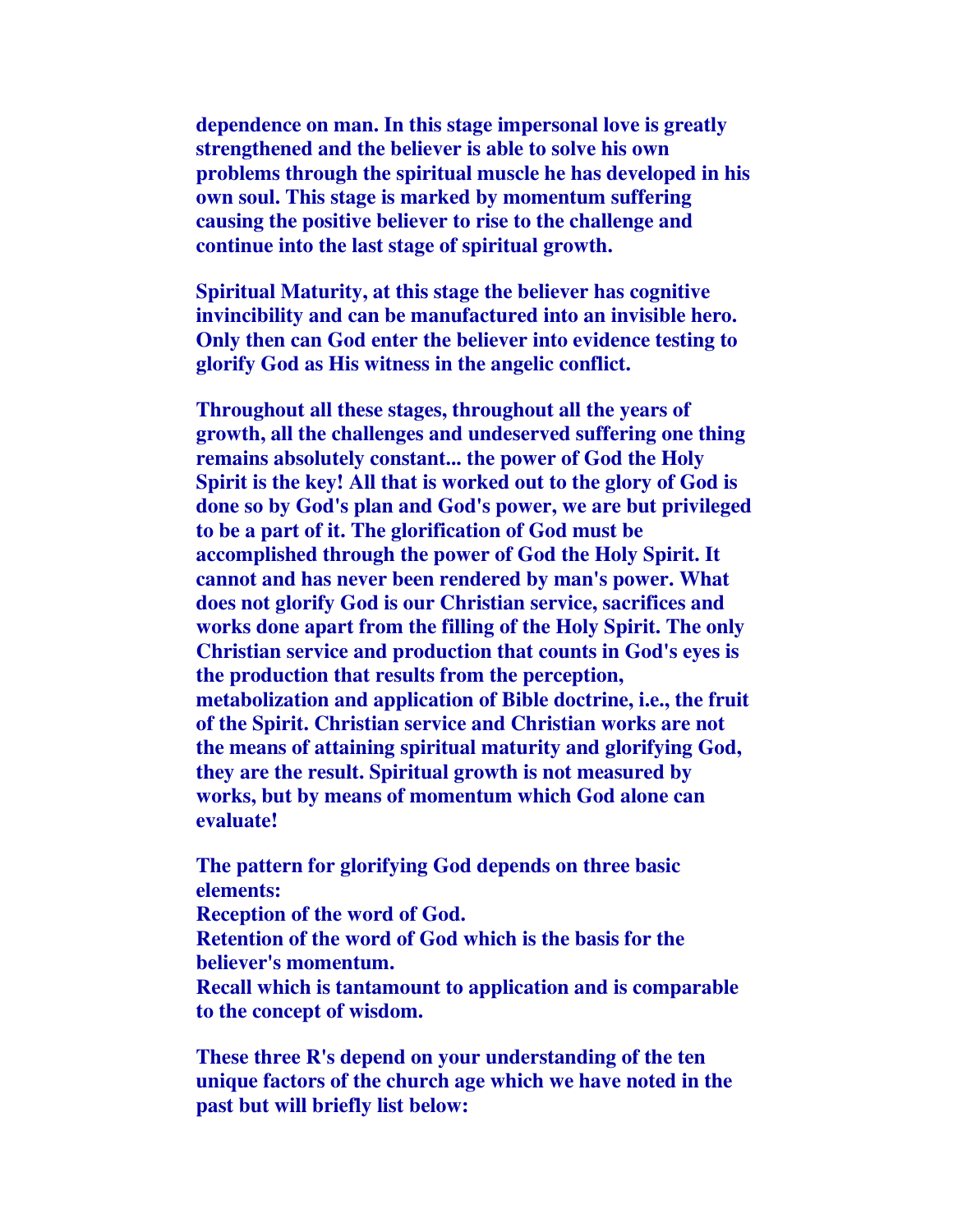**The baptism of the Holy Spirit which occurs at the moment of salvation and enters the believer into union with Christ. The dispensation of predestination, i.e. the unique plan of God for the church age. Equality of predestination. The portfolio of invisible assets. The two unique royal commissions, priesthood and ambassadorship. The mystery doctrine unique to the church age found in the Pauline epistles. The believer's body is indwelt by each member of the Trinity. The 100% availability of divine power. This is the age of no prophecy. This is the dispensation of invisible heroship.**

**The fullness of God noted in Eph 3:19 points to the believer attaining spiritual adulthood. This means that the believer is right where he should be in the realm of spiritual growth. Hence the believer is able to parlay the life beyond gnosis into the life beyond dreams. God's plan for your life is divided into two categories:**

**Life beyond gnosis (mere knowledge to wisdom), Eph 3:19. Life beyond dreams, i.e., receiving God's highest and best, Eph 3:20.**

**The only doctrine that will advance the believer to these stages is the mystery doctrine of the church age which contains all the mechanics for this dispensation. God has a plan for your life and it goes way beyond what you can even imagine. Most believers limit God by inserting their own efforts and trying to please God by what they do and don't do. Isa 26:15 informs us that what glorifies God is not what WE can do for Him but what he has done for us! And it is only in spiritual adulthood that we can receive that which He has done for us. Even when we are in trouble God can be glorified in rescuing us, Psa 50:15. That doesn't seem right to those who actually think they can play a part in God's perfect plan. But, in times of trouble when we appropriate His strength and call out for His help He is glorified by rescuing us out of the idiotic situations we get ourselves into. Watching God come to work on our behalf offers us momentum. Momentum comes when we learn**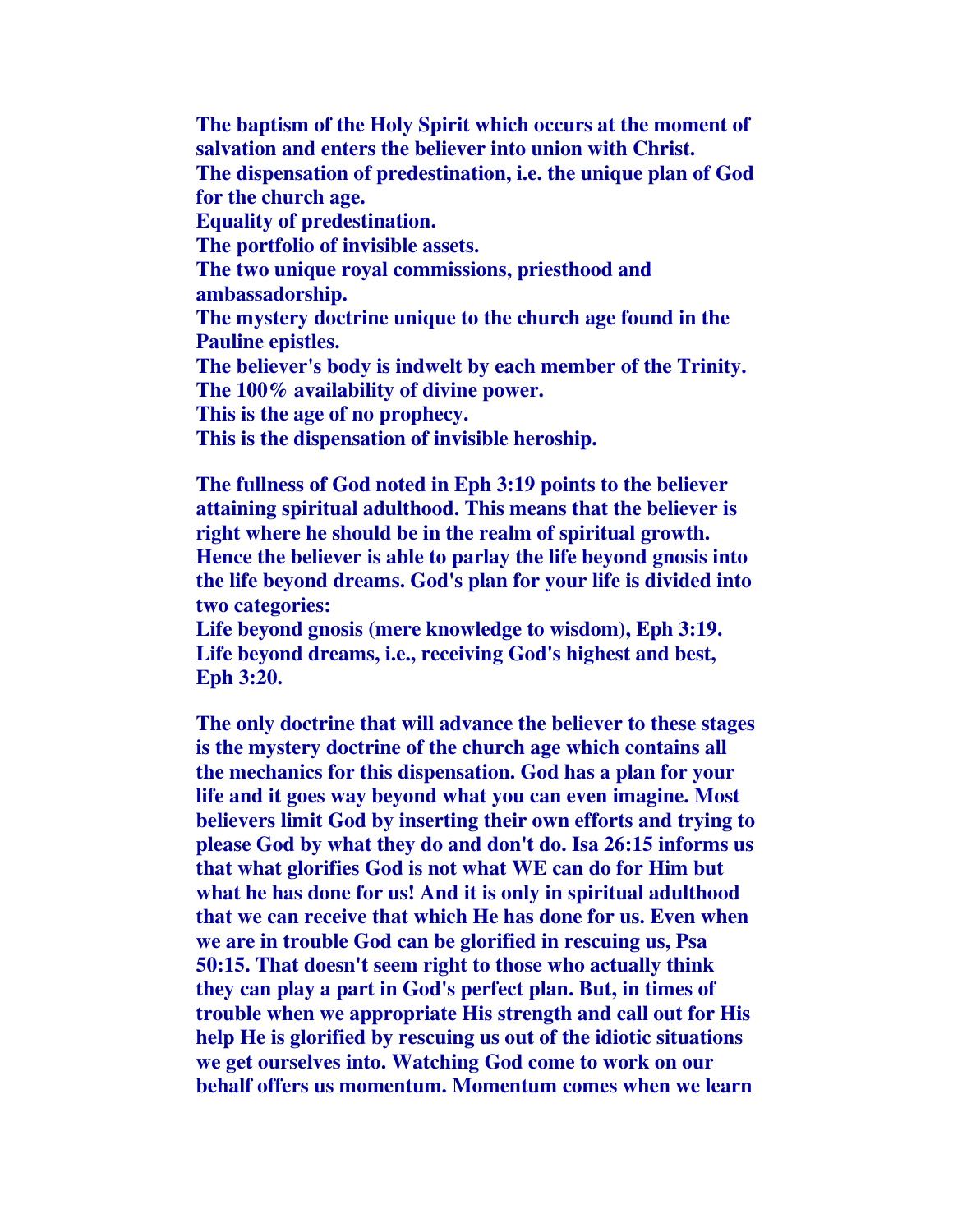**how to handle the trials and sufferings in life - God's way. We really seem to appreciate the doctrine we have when we find ourselves in a jam and we don't know exactly what to do. In such a time, when the believer continues to trust in God and apply His word, he brings glory to God and testifies to God's power! This is especially true in the category of undeserved suffering which brings exceptional growth in the spiritual realm.**

**So, God's will for you is to glorify Him by drawing from your escrow account as much as you can. When the believer does not receive God's blessing he is fighting against God by buying a lie from Satan. Satan seeks to get believers involved in the cares of this world and cause confusion in their lives. Remember that God is not the author of confusion, 1Co 14:30. God's plan is simple and precise, we are the ones who complicate it. And again, God's will for your life is not to be sinless but to glorify Him by receiving that which He has worked out, Rev 4:11. In such, the glorification of God is directly related to your escrow blessings for time, Eph 1:3-4. Ephesians chapter one teaches us that the first thing that God ever did for us in eternity past was to bless us, even before He elected us. This blessing is the very means for glorifying Him! Under the doctrine of election God wills His highest and best for the believer and only when the believer receives it is God glorified by that believer's life.**

**The kingdom of darkness will try and try to stop the advancing believer from having God's highest and best since he knows it is to God's glory. Hence, spiritual maturity requires positive volition toward doctrine and perserverence. The believer cannot remain positive if he is ruled by his emotions or if he is manipulated by someone's personality. The word of God must be the believer's final authority in life. Executing God's will, plan, and purpose must be the believers main objective in life! The high ground of spiritual maturity must be a vivid sight to the soul, that sight which drives the believer forward in face of all obstacles. And be sure that if you are going to reach spiritual maturity you need to be ready for confusion, challenges, heartache, difficulties and**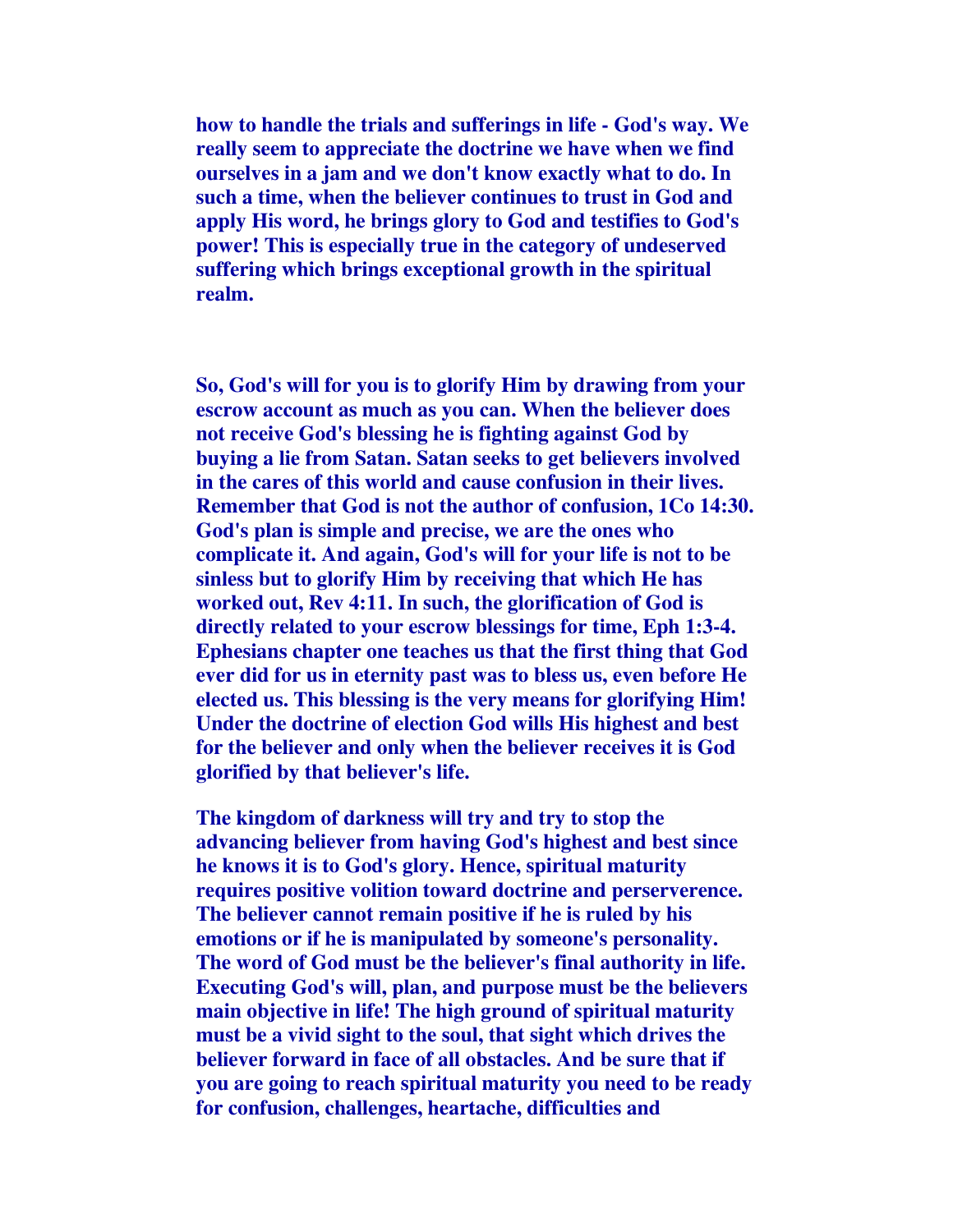**sufferings. But through it all you are to work out your own deliverance in the area of spiritual growth. So you had better learn how to handle your problems otherwise you will never even get close to spiritual maturity. Glorifying God requires understanding. God has a reason for everything He has allowed in your life. It is all working toward His glory, that is, if you don't get in your own way and mess things up. God is the One who is glorified and we are the beneficiaries of His blessings and provisions. What brings God glory is when His justice is free to bless us. And what frees His justice to bless us is our capacity developed in spiritual growth by that which He has supplied. So, what it really means to follow God is to become a beneficiary of His blessings. It does not entail you giving up things to show God you love Him and to try and please Him. That is creature credit and is no permitted in God's perfect plan. We please God when He is able to distribute blessings to the spiritually adult believer.**

**God is not glorified by our meager system of human works but rather by meeting our every need is His grace glorified. Note that His grace is extended not because we deserve it but because we don't deserve it! That's grace! Grace means God does all the work on behalf of undeserving man, Isa 26:15; 60:21; Psa 50:15; Exo 33:18-19. The secret to advancing spiritually is to always obey the accurate teachings put forth by your pastor-teacher. That is how the believer becomes a winner in the spiritual realm. But, obedience requires self discipline as well as academic discipline. Rev 2:7,17,29 tells us what we should be obeying... the words of the Lord Jesus Christ. Rev 3:6,13,22, Hear what the Spirit is saying to the church. Obedience to the Lord Jesus Christ has to do with Him controlling your life. Only then can you bring glory to God. Only then will you fulfill the purpose for which you were create... to bring glory to God.**

**Click here to download**